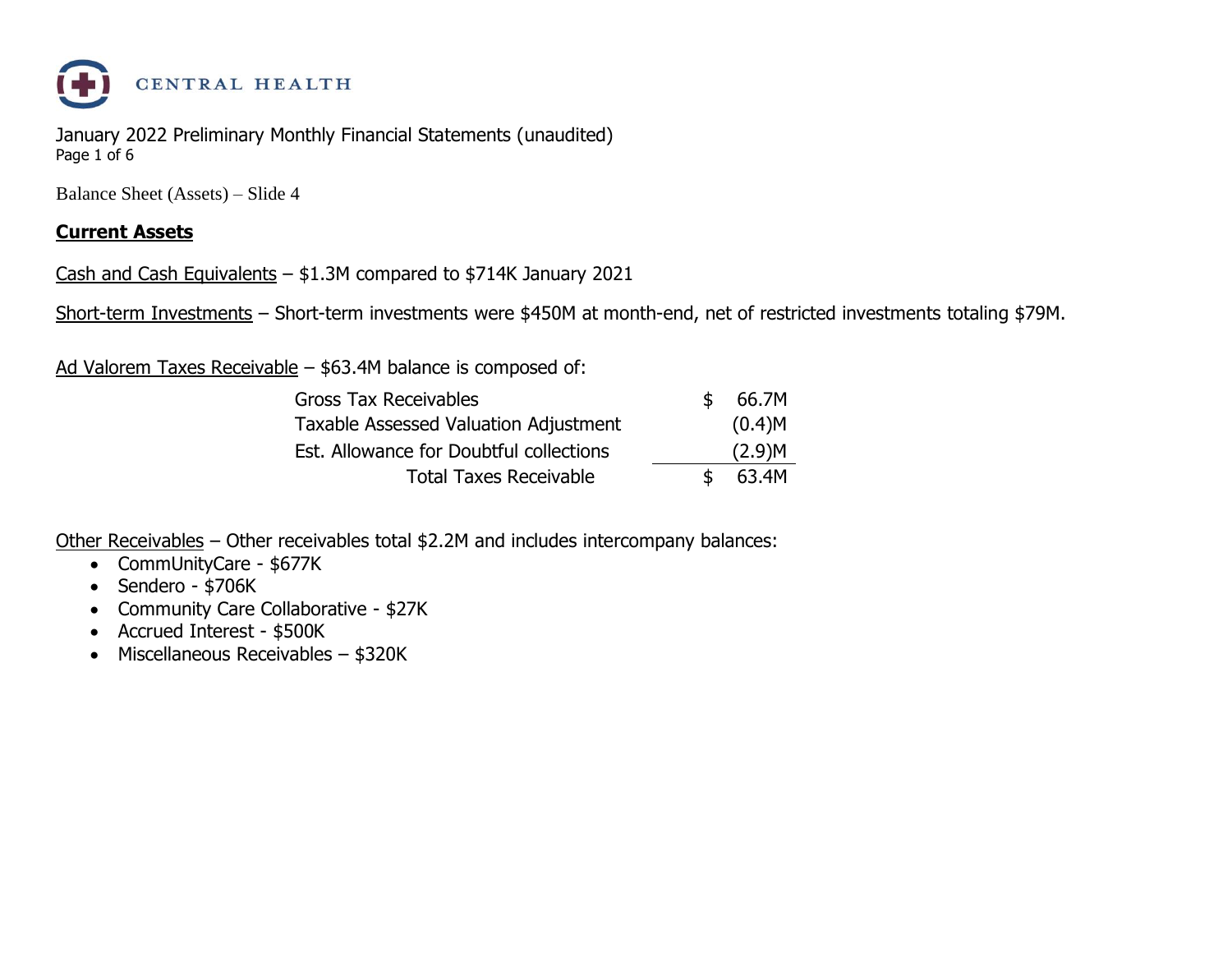

January 2022 Preliminary Monthly Financial Statements (unaudited) Page 2 of 6

Balance Sheet (Assets) – Slide 4 (continued)

#### Prepaid Expenses – \$730K balance composed of:

- TCAD Appraisal Fees \$188K
- ICC \$115K
- Prepaid Tax Collection Fees \$89K
- Software \$84K
- Deposits \$82K
- Prepaid Insurance \$76K
- JTT Equipment \$65K
- Memberships \$31K

#### **Total Current Assets – \$517M**

#### **Restricted Cash & Investments or Noncurrent**

Investments Restricted for Capital Acquisition – \$79M in securities and reserves restricted for capital acquisition.

Sendero Paid-in-Capital – \$71.0M (unchanged)

Working Capital Advance to CommUnityCare – \$4.0M (unchanged)

Sendero Surplus Debenture – \$37.1M (unchanged)

Restricted TCHD LPPF Cash & Investments - \$22M

Capital Assets – \$85M, net of accumulated depreciation (unchanged)

**Total Assets – \$816M**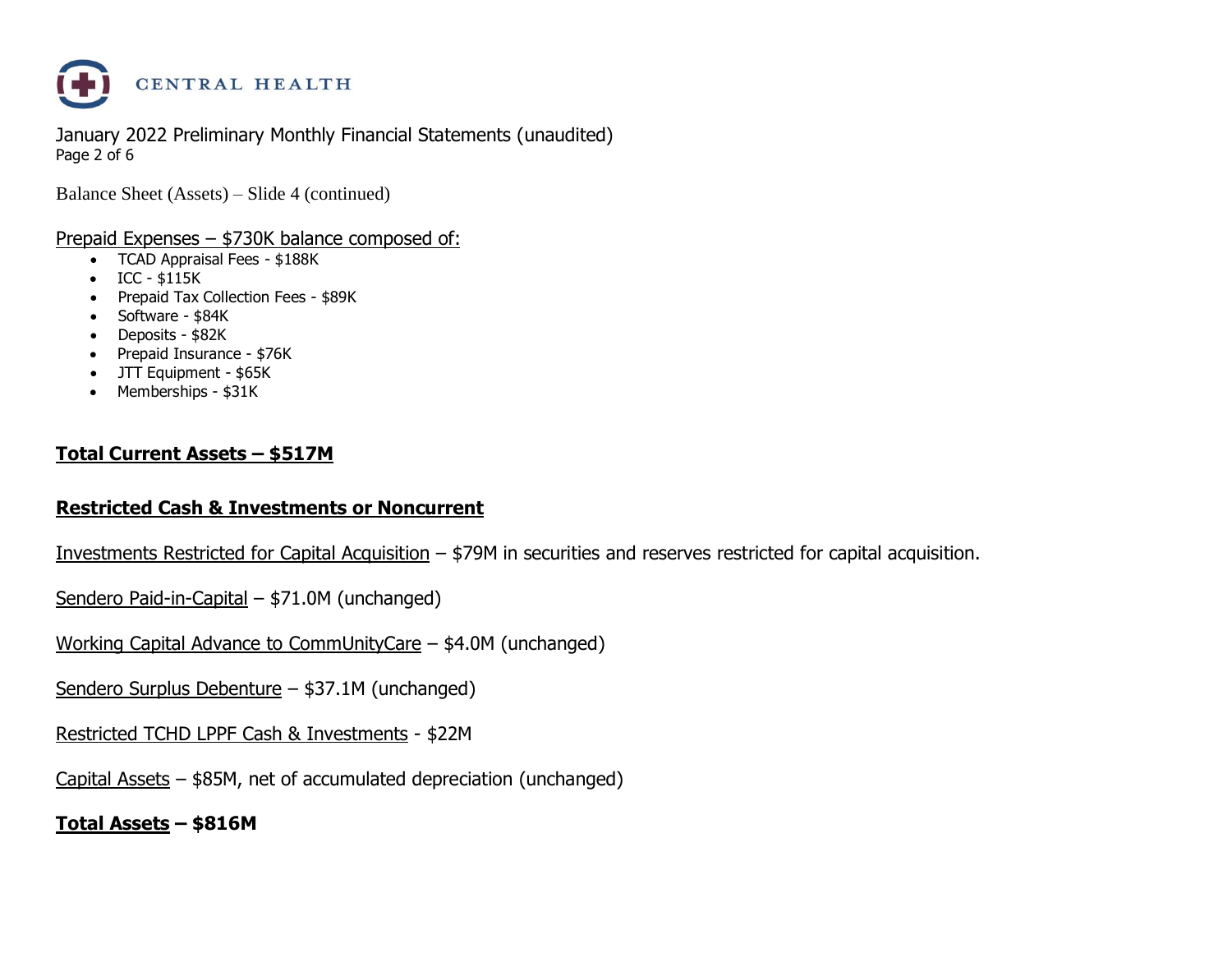

January 2022 Preliminary Monthly Financial Statements (unaudited) Page 3 of 6

#### **Current Liabilities** – Slide 5

Accounts Payable – Major components of the \$7.6M balance are:

- \$6.3M estimated IBNR for healthcare services.
- \$1.3M vendor invoices due.

Salaries and Benefits Payable – \$2M balance is comprised of the accrued liability for salary costs unpaid at month-end, the value of accrued personal time off.

Other Payables – \$1.2M Contract Liability.

Debt Service Payable, Short-Term – \$5M in Certificates of Obligation and Interest Payable for 2011 and 2021 Taxable and non-Taxable Series, due 03/01/22.

Deferred Tax Revenue - \$34M pending collection

#### **Total Current Liabilities – \$50M**

#### **Restricted or Noncurrent Liabilities**

Funds held for TCHD LPPF - \$22M receipts from participants in the LPPF.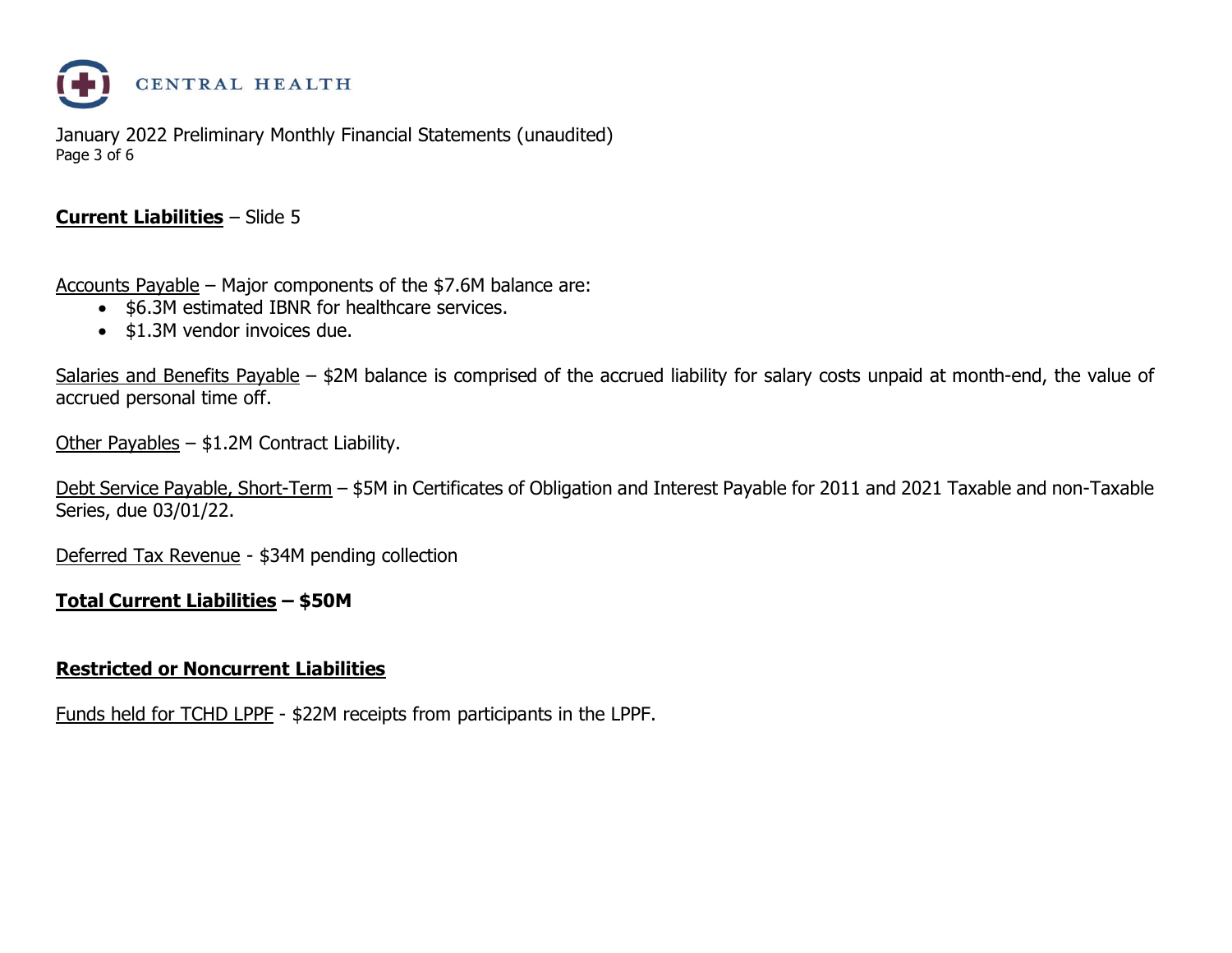

January 2022 Preliminary Monthly Financial Statements (unaudited) Page 4 of 6

Balance Sheet (Liabilities) – Slide 5 (continued)

#### Debt Service Payable, Long-Term – \$80.2M balance (unchanged):

|            | Series 2020                        | Series 2021                                |        |
|------------|------------------------------------|--------------------------------------------|--------|
|            | General<br><b>Obligation Bonds</b> | Certificates of<br><b>Obligation Bonds</b> |        |
| Non-tax LT | 7.285 M                            | 10.8 M                                     |        |
| Taxable LT |                                    | 60.0 M                                     |        |
| Premium    |                                    | 2.1 M                                      |        |
| Totals     | 7.285 M                            | 72.9 M                                     | 80.2 M |

\$7.285M was originally issued in 2011 for the North Central clinic and refunded May 2020. \$72.9M was issued in 2021 for two clinics and an administration building. Annual payments are due on 3/1 for all Series.

#### **Total Restricted of Noncurrent Liabilities – \$102.5M**

#### **Total Liabilities – \$153M**

#### **Net Assets**

Unrestricted Net Assets – \$522M

Restricted Net Assets – \$56M

Investment in Capital Assets – \$85M

**Total Net Assets – \$664M Total Liabilities and Net Assets** – **\$816M**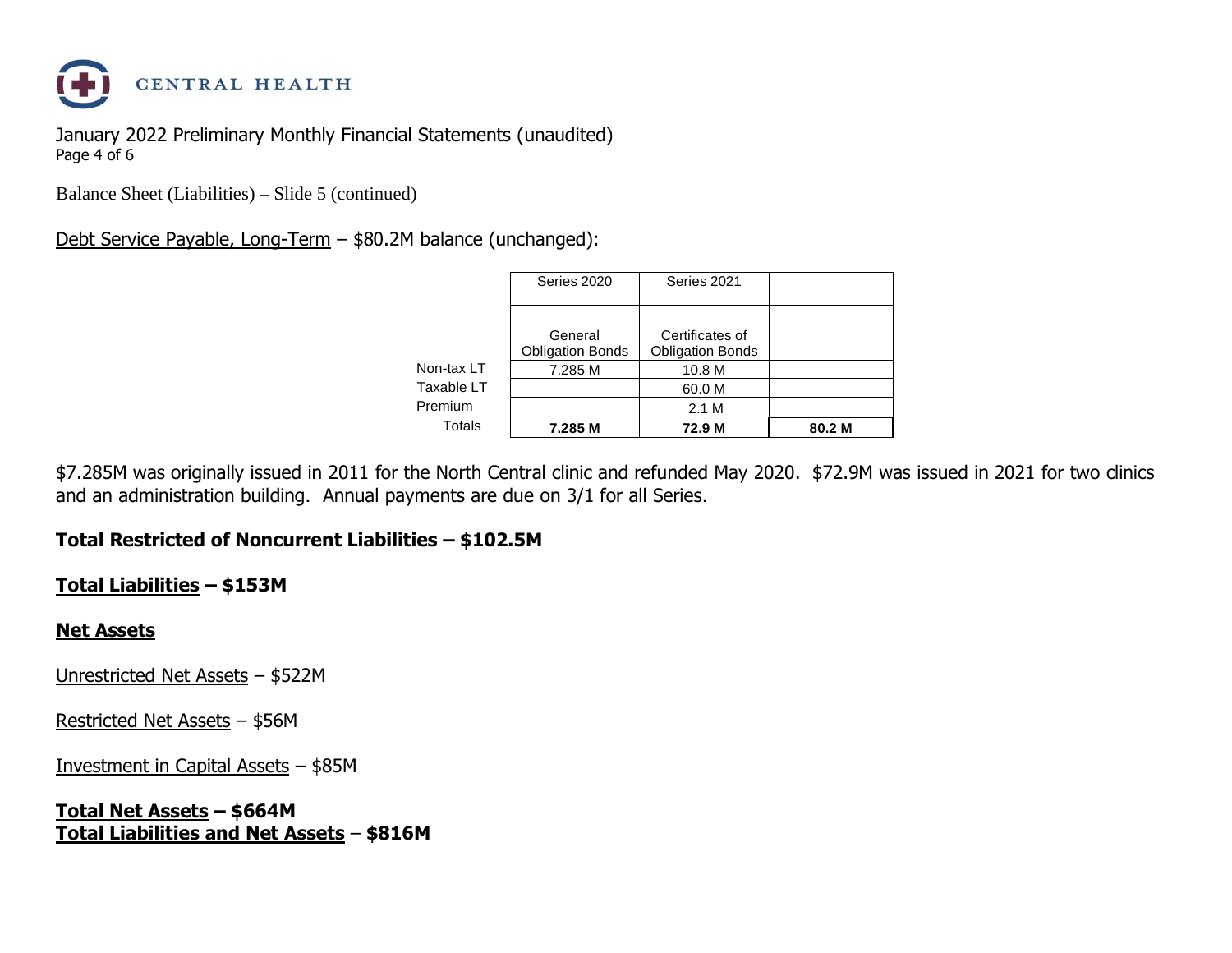

January 2022 Preliminary Monthly Financial Statements (unaudited) Page 5 of 6

#### **Sources and Uses Report** – Slide 6

January financials  $\rightarrow$  four months, 33% of the fiscal year.

#### **Sources – Total \$115M for the month**

Property Tax Revenue – Net property tax revenue for the month was \$114M. Net revenue includes \$115M current month's collections; \$86K Penalties and Interest; (\$500K) in adjustments for prior year delinquent taxes.

Lease Revenue – \$868K recorded for Seton.

Other Revenue – \$98K in monthly investment income

#### **Uses of Funds – Total \$9.6M for the month**

Total Healthcare Delivery Program – Total healthcare delivery expenses were \$8.7M for the month and \$33M YTD compared to \$31M YTD thru January 2021.

Healthcare Delivery Budget includes funds for service expansion in Post-Acute Care \$2.1M, Primary & Specialty Care \$6.7M, and Community Health Care Initiatives \$875K

Administration Program – \$460K in expense for the month, which includes:

- Personnel costs \$398K
- Consulting services  $-$  \$(53)K
- Legal fees  $-$  \$35K
- Other general and administrative \$80K

**Tax Collection Expenses** – \$504K for the month.

**Excess Sources/(Uses)** – \$105M in January. Current YTD is \$434M compared to prior year YTD of \$309M.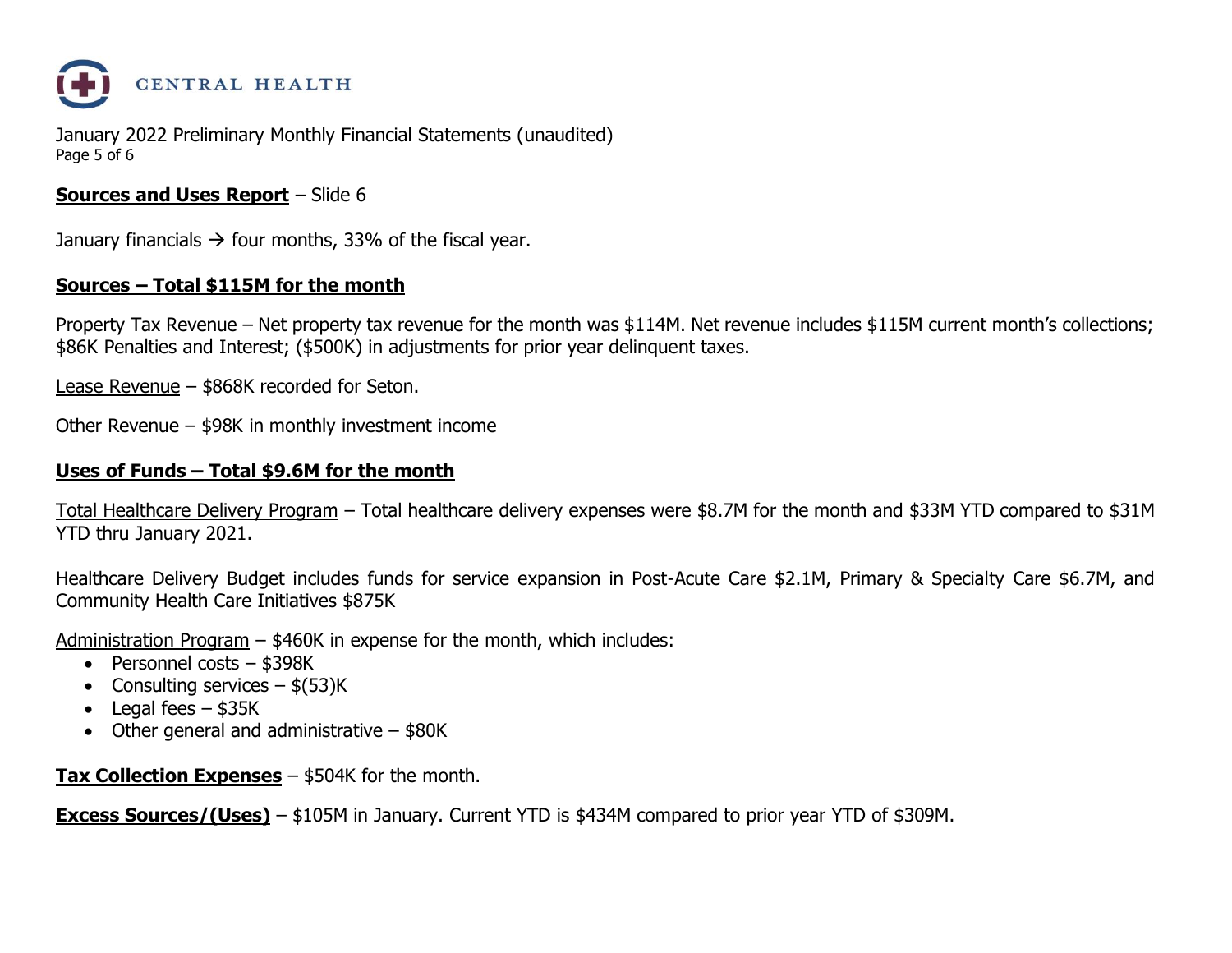

January 2022 Preliminary Monthly Financial Statements (unaudited) Page 6 of 6

#### **Healthcare Delivery Expense - Slide 7**

**Healthcare Delivery Expense** – Total \$8.7M January; \$33M YTD compared to \$31M January FY21 YTD.

Intergovernmental Transfers ("IGT's") – YTD \$0M for DSRIP IGT compared to \$0M YTD last year for DSRIP IGT.

Healthcare Services – Healthcare delivery providers' expense for January totaled \$5.6M, which includes:

- Primary care  $-$  \$4.2M
- Specialty Care (including Dental and Behavioral Health) \$437K
- Pharmacy \$905K
- All Other \$57

ACA Premium Assist, Education, Enrollment – \$1.2M in expenses for the month; \$4.1M YTD compared to \$3.9M FY21 YTD

Healthcare Facilities and Campus Redevelopment - \$905K in expense for the month and \$1.4M YTD.

Healthcare Delivery Operating Cost – \$805K in expenses for the month and includes:

- Personnel costs \$1.06M
- Consulting Services \$125K
- Legal Fees \$3K
- Other services and purchased goods  $-$  \$(384)K

Debt, Reserves and Transfer – \$136K in Debt Service and Capital Reserve for the month

**Total Healthcare Delivery** - for the month of January was \$8.7M.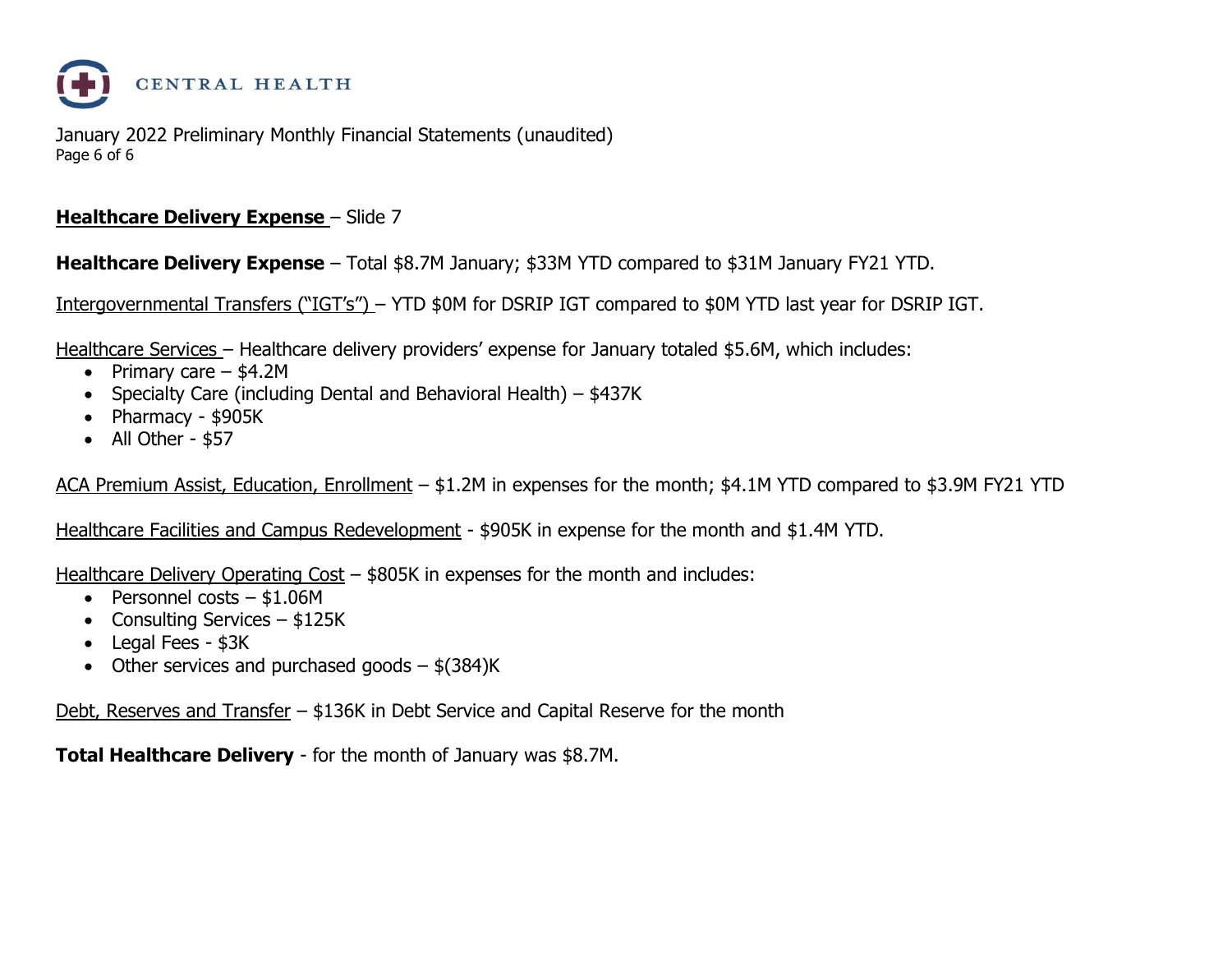

# Central Health

### Financial Statement Presentation

## FY 2022 – as of January 31, 2022 (Preliminary)

Central Health Board of Managers

February 23, 2022

Lisa Owens, Deputy CFO

Patti Bethke, Controller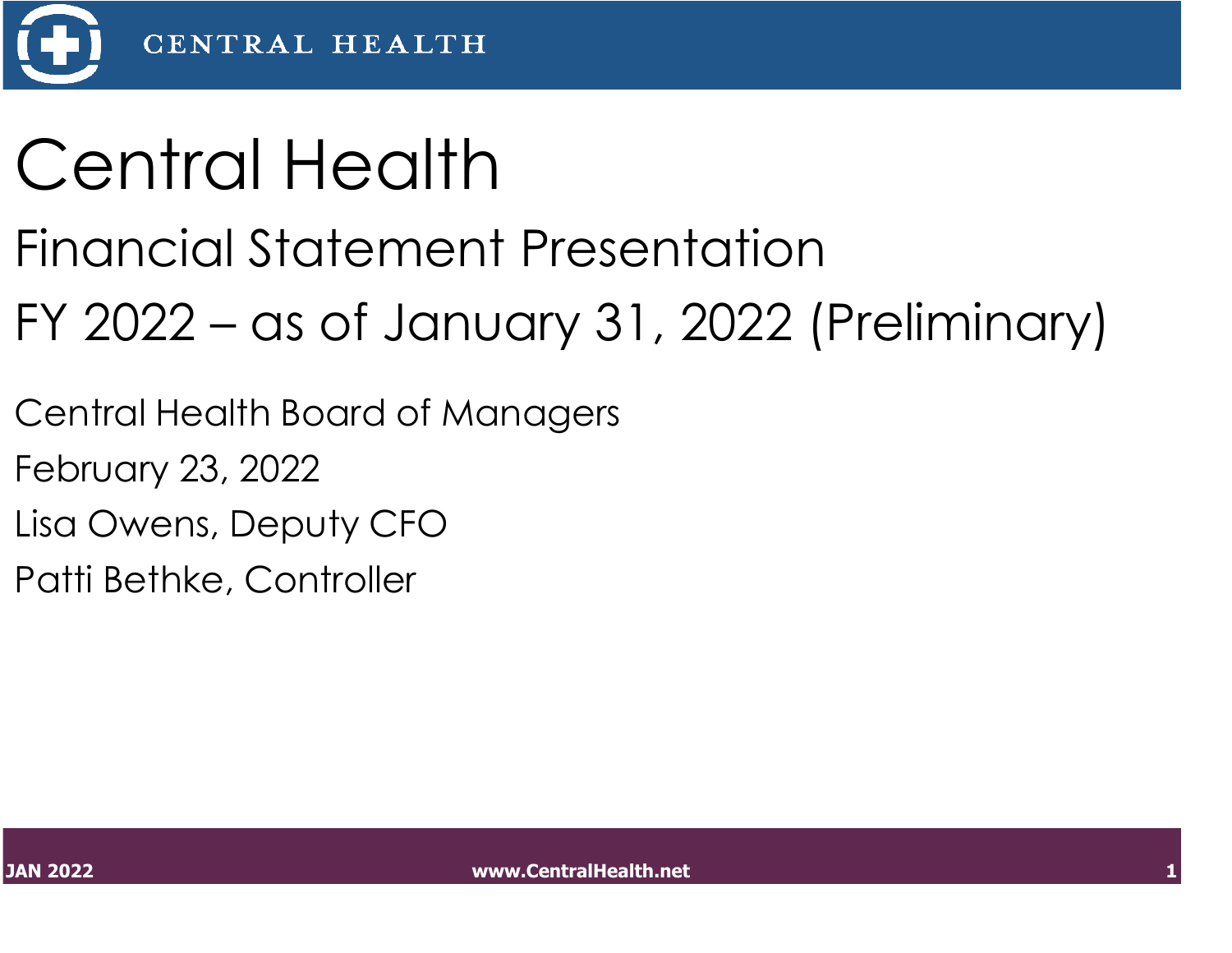

- Slide 2 Index
- Slide 3 Highlights
- Slide 4 Balance Sheet Assets
- Slide 5 Balance Sheet Liabilities & Net Assets
- Slide 6 Sources & Uses
- Slide 7 HCD Summary
- Slide 8 HCD Blank Page
- Slide 9 HCD Operating Cost
- Slide 10 HCD Primary Care
- Slide 11 HCD Specialty Care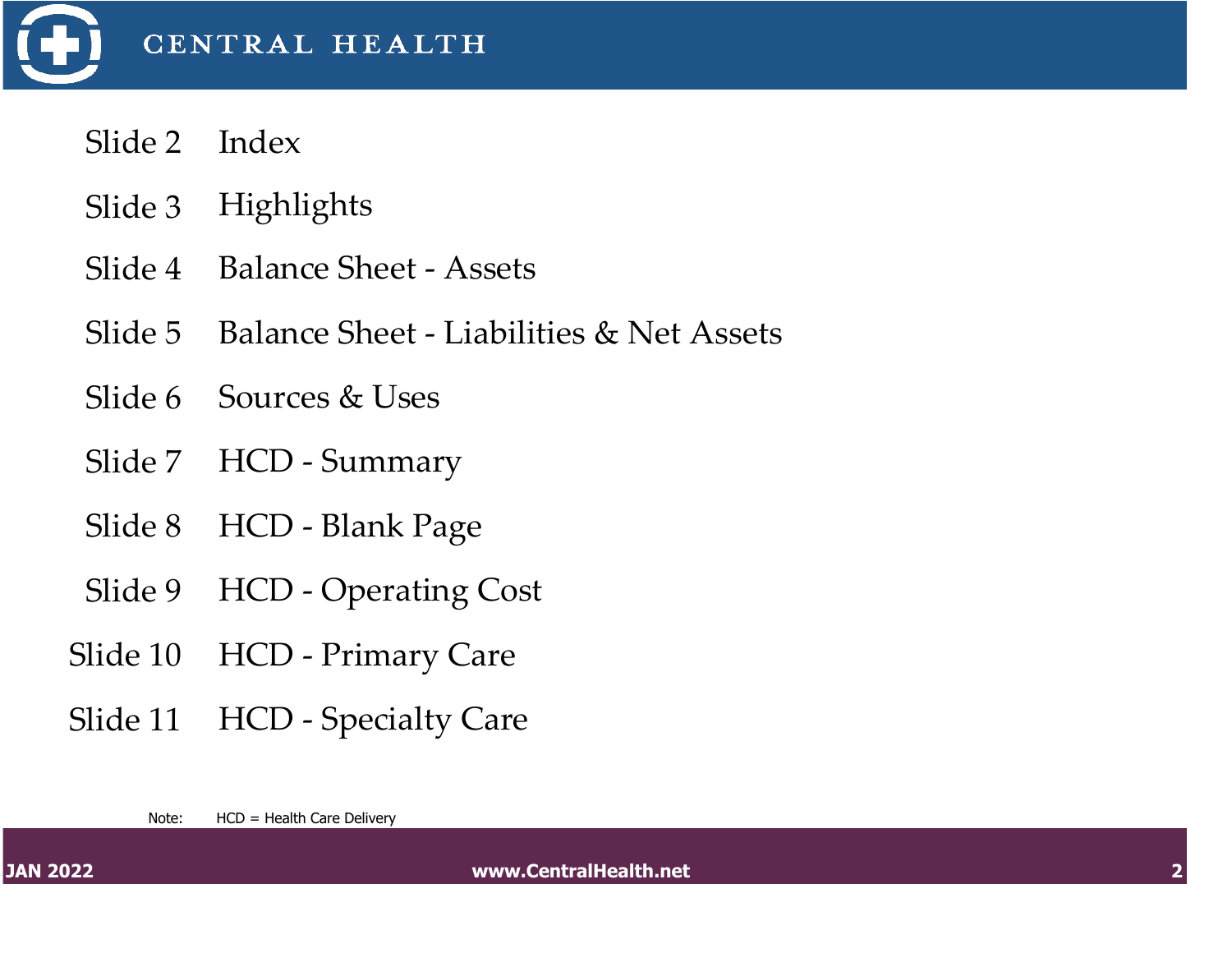

- Year-to-date through January collected net property tax revenue is \$231 million compared to \$204 million as of January 2021 representing 87.1% of the adjusted tax levy compared to 84.3% as of January 2021 .
- Healthcare Delivery is \$33 million for the four months ending 1/31/2022.
- GAAP reporting Net Assets increased \$95 million year-over-year.
- TCHD LPPF total restricted balance of LPPF as of 1/31/2022 is \$22 million.

GAAP: Generally Accepted Accounting Principles refer to a common set of accounting principles, standards, and procedures issued by the Financial Accounting Standards Board. GAAP primary focus is to improve clarity, consistency, and comparability of the communication of financial information.

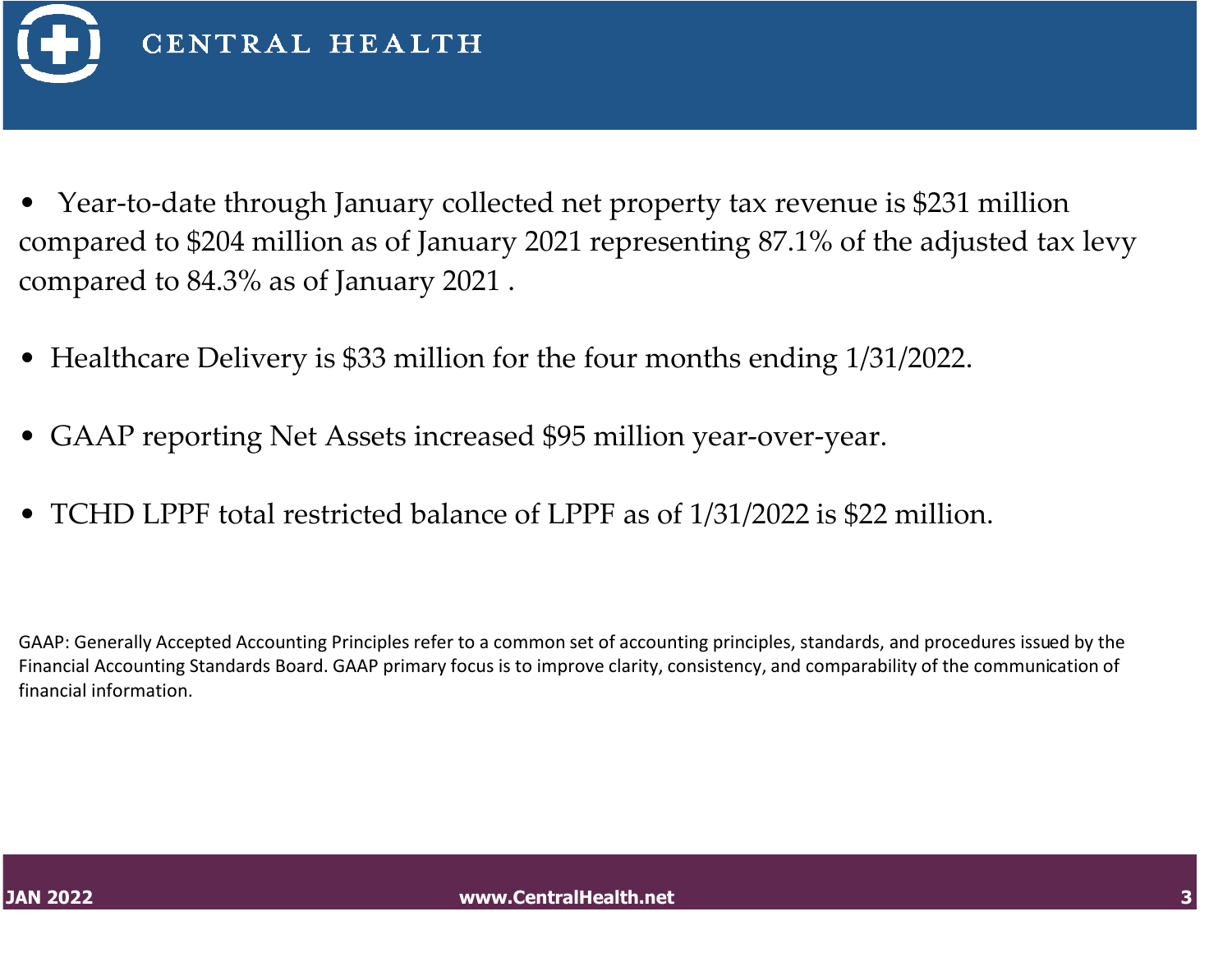

|                                                            | Preliminary as |                 |
|------------------------------------------------------------|----------------|-----------------|
| <b>Assets</b>                                              | of 1/31/2022   | as of 1/31/2021 |
| <b>Current Assets</b>                                      |                |                 |
| Cash and cash equivalents                                  | 1,254,330      | 713,514         |
| Short-term investments                                     | 449,847,609    | 314,674,418     |
| Ad valorem taxes receivable                                | 63,408,572     | 74,925,976      |
| Other receivables                                          | 2,230,295      | 2,112,597       |
| Prepaid expenses                                           | 730,113        | 509,276         |
| <b>Total Current Assets</b>                                | 517,470,919    | 392,935,781     |
| Restricted Cash and Investments or Noncurrent              |                |                 |
| Restricted for capital acquisition                         | 79,093,651     | 6,459,065       |
| Sendero paid-in-capital                                    | 71,000,000     | 71,000,000      |
| Working capital advance to CommUnityCare                   | 4,000,000      | 4,000,000       |
| Sendero Surplus Debenture                                  | 37,083,000     | 37,083,000      |
| Restricted TCHD LPPF Cash & Investments                    | 22,298,833     | 29,651,206      |
| <b>Total Restricted Cash and Investments or Noncurrent</b> | 213,475,484    | 148,193,271     |
| <b>Capital Assets</b>                                      |                |                 |
| Land                                                       | 26,372,222     | 13,425,967      |
| Buildings and improvements                                 | 56,589,949     | 132,881,024     |
| Equipment and furniture                                    | 17,761,542     | 10,030,421      |
| Capital Projects in progress                               | 11,181,570     | 4,429,042       |
| Less accumulated depreciation                              | (26, 525, 158) | (48, 965, 461)  |
| <b>Total Capital Assets</b>                                | 85,380,126     | 111,800,992     |
| <b>Total Assets</b>                                        | 816,326,529    | 652,930,044     |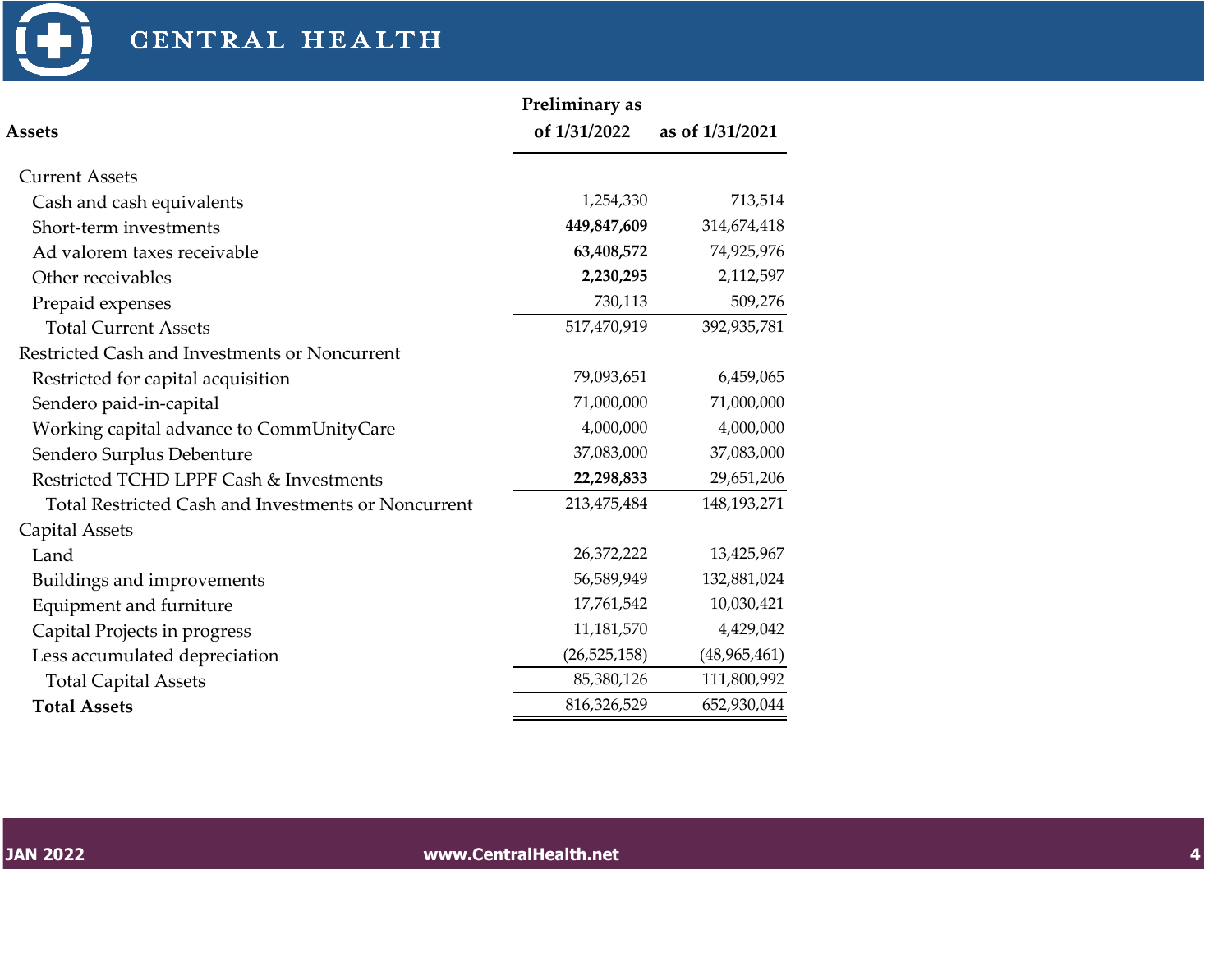

| Liabilities                                       | Preliminary<br>as of<br>1/31/2022 | as of<br>1/31/2021 |
|---------------------------------------------------|-----------------------------------|--------------------|
| <b>Current Liabilities</b>                        |                                   |                    |
| <b>Accounts payable</b>                           | 7,610,270                         | 6,757,702          |
| Salaries and benefits payable                     | 2,013,277                         | 1,867,684          |
| <b>Other Payables</b>                             | 1,216,226                         |                    |
| Debt service payable, short-term                  | 4,988,640                         | 1,218,246          |
| Deferred tax revenue                              | 34,301,038                        | 37,495,975         |
| Other deferred revenue                            |                                   | 610,000            |
| <b>Total Current Liabilities</b>                  | 50,129,451                        | 47,949,608         |
| Restricted or Noncurrent Liabilities              |                                   |                    |
| <b>Funds held for TCHD LPPF</b>                   | 22,298,833                        | 29,651,206         |
| Debt service payable, long-term                   | 80,228,130                        | 6,105,000          |
| <b>Total Restricted of Noncurrent Liabilities</b> | 102,526,963                       | 35,756,206         |
| <b>Total Liabilities</b>                          | 152,656,414                       | 83,705,814         |
| <b>Net Assets</b>                                 |                                   |                    |
| Unrestricted                                      | 522,028,489                       | 457, 423, 238      |
| Restricted                                        | 56,261,500                        |                    |
| <b>Investment in Capital Assets</b>               | 85,380,126                        | 111,699,601        |
| <b>Total Net Assets</b>                           | 663,670,115                       | 569,122,839        |
| <b>Liabilities and Net Assets</b>                 | 816,326,529                       | 652,828,653        |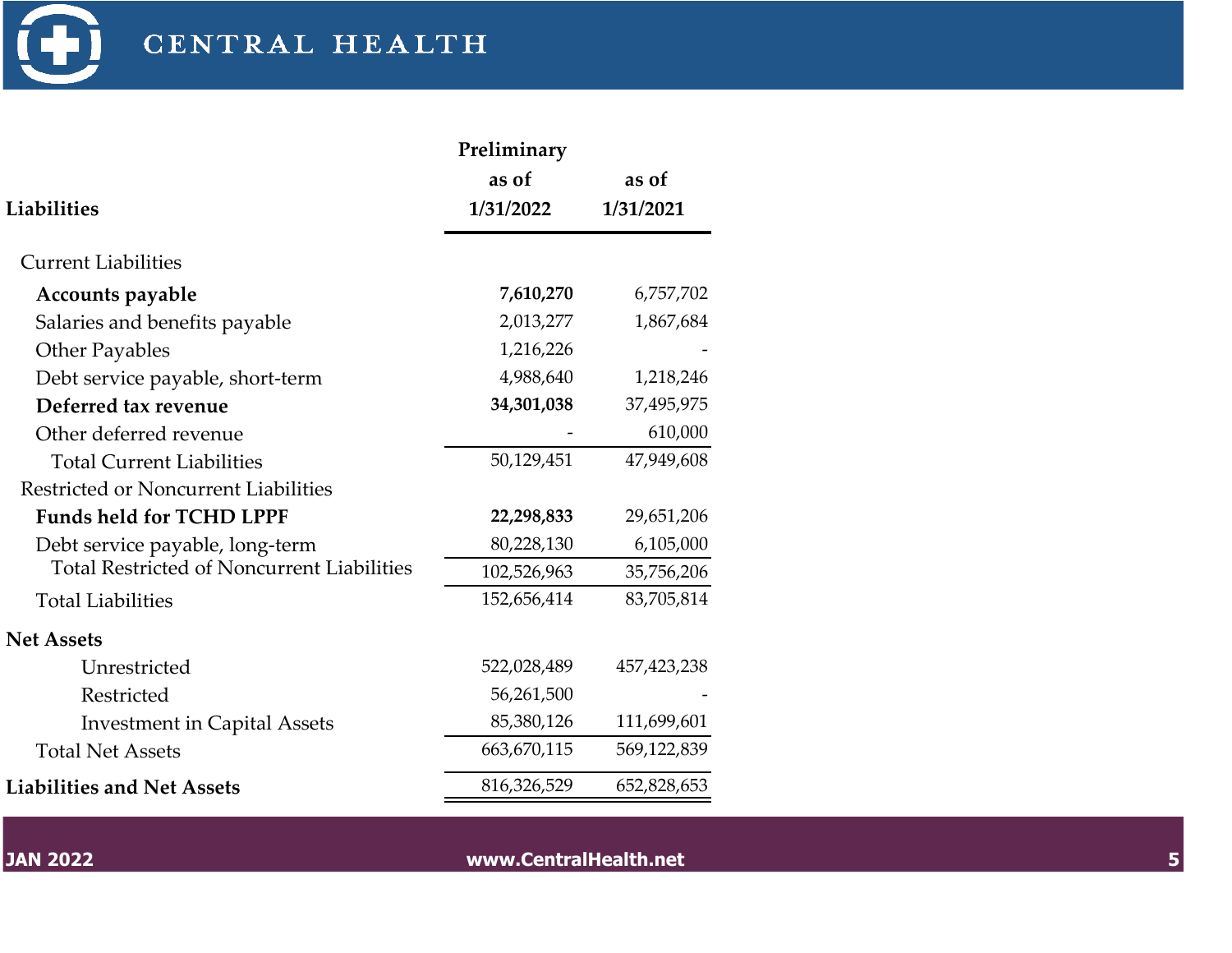|                                     |                 |             |             | Percent of         |             |
|-------------------------------------|-----------------|-------------|-------------|--------------------|-------------|
| <b>Sources / Uses</b>               | <b>Jan 2022</b> | FY22 YTD    | FY22 Budget | <b>Budget Used</b> | FY21 YTD    |
| <b>Sources</b>                      |                 |             |             |                    |             |
| <b>Property Tax Revenue</b>         | 114,154,480     | 230,978,341 | 260,933,097 | 89%                | 203,503,691 |
| Lease Revenue                       | 867,725         | 3,528,309   | 13,422,399  | 26%                | 3,449,982   |
| <b>Other Revenue</b>                | 98,368          | 356,614     | 3,000,000   | 12%                | 243,032     |
|                                     |                 |             |             |                    |             |
| <b>Tobacco Settlement Revenue</b>   |                 |             | 3,000,000   | $0\%$              |             |
| Contingency Reserve (Carryforward)  |                 | 235,884,286 | 226,521,399 | 104%               | 136,179,266 |
| <b>Total Sources</b>                | 115,120,573     | 470,747,550 | 506,876,895 | <b>93%</b>         | 343,375,971 |
| <b>Uses of Funds</b>                |                 |             |             |                    |             |
| <b>Healthcare Delivery</b>          | 8,675,590       | 33,493,437  | 491,485,797 | $7\%$              | 30,949,456  |
| <b>Administrative Program</b>       |                 |             |             |                    |             |
| Salaries and benefits               | 397,637         | 1,761,946   | 7,134,758   | 25%                | 1,541,946   |
| <b>Consulting Fees</b>              | (52, 875)       | 5,073       | 1,341,120   | $0\%$              | 47,176      |
| <b>Legal Fees</b>                   | 35,485          | 221,453     | 1,456,636   | 15%                | 287,074     |
| Other Purchase Goods and Services   | 79,964          | 652,476     | 3,287,732   | 20%                | 473,725     |
| <b>Total Administrative Program</b> | 460,211         | 2,640,948   | 13,220,246  | 20%                | 2,349,921   |
| <b>Tax Collection Expenses</b>      | 504,237         | 1,106,297   | 2,170,853   | 51%                | 1,090,141   |
| <b>Total Uses</b>                   | 9,640,038       | 37,240,682  | 506,876,896 | $7\%$              | 34,389,518  |
| <b>Excess Sources / (Uses)</b>      | 105,480,535     | 433,506,868 |             |                    | 308,986,453 |

 $\bigoplus$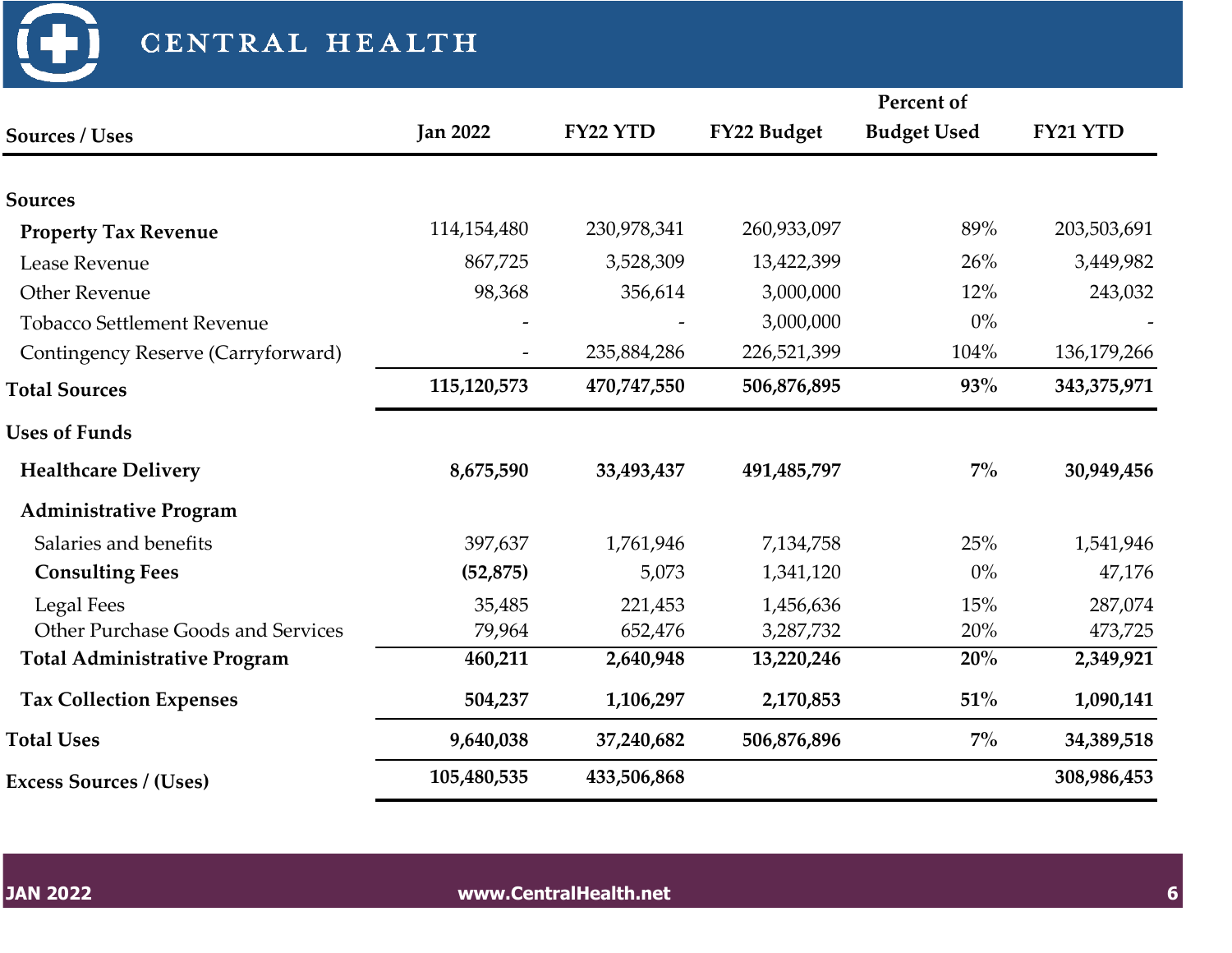$\bigoplus$ 

|                                                         |                 |            |             | Percent of         |            |
|---------------------------------------------------------|-----------------|------------|-------------|--------------------|------------|
| <b>Healthcare Delivery Summary</b>                      | <b>Jan 2022</b> | FY22 YTD   | FY22 Budget | <b>Budget Used</b> | FY21 YTD   |
| <b>Inter-Governmental Transfers (IGTs)</b>              |                 |            | 15,509,298  | $0\%$              |            |
| <b>Healthcare Services</b>                              |                 |            |             |                    |            |
| Primary Care - (see detail on Slide 11)                 | 4,213,271       | 15,792,112 | 59,040,000  | 27%                | 15,221,238 |
| Specialty Care, incld Dental - (see detail on Slide 12) | 418,330         | 1,999,452  | 17,175,000  | 12%                | 2,056,373  |
| Specialty Care, Behavioral Health                       | 18,951          | 243,951    | 1,383,856   | 18%                | 204,328    |
| Pharmacy                                                | 905,395         | 3,132,651  | 14,250,000  | 22%                | 3,335,700  |
| Post Acute Care                                         |                 |            | 2,125,000   | $0\%$              |            |
| All Other Healthcare Services                           | 57,253          | 229,012    | 6,737,035   | 3%                 | 229,412    |
| Community Healthcare Initiatives Fund                   |                 |            | 875,000     | $0\%$              |            |
| <b>Subtotal Healthcare Services</b>                     | 5,613,200       | 21,397,178 | 101,585,891 | 21%                | 21,047,051 |
| <b>ACA Premium Assist, Education, Enrollment</b>        | 1,215,957       | 4,146,083  | 13,902,929  | 30%                | 3,864,309  |
| <b>Healthcare Facilities and Campus Redevelopment</b>   | 904,848         | 1,414,536  | 6,284,795   | 23%                | 669,291    |
| <b>Healthcare Delivery Operating Costs</b>              | 805,380         | 5,990,821  | 35,631,887  | $17\%$             | 5,338,208  |
| Debt, Reserves and Transfers                            | 136,205         | 544,819    | 318,570,997 | $0\%$              | 30,597     |
| <b>Total Healthcare Delivery</b>                        | 8,675,590       | 33,493,437 | 491,485,797 | $7\%$              | 30,949,456 |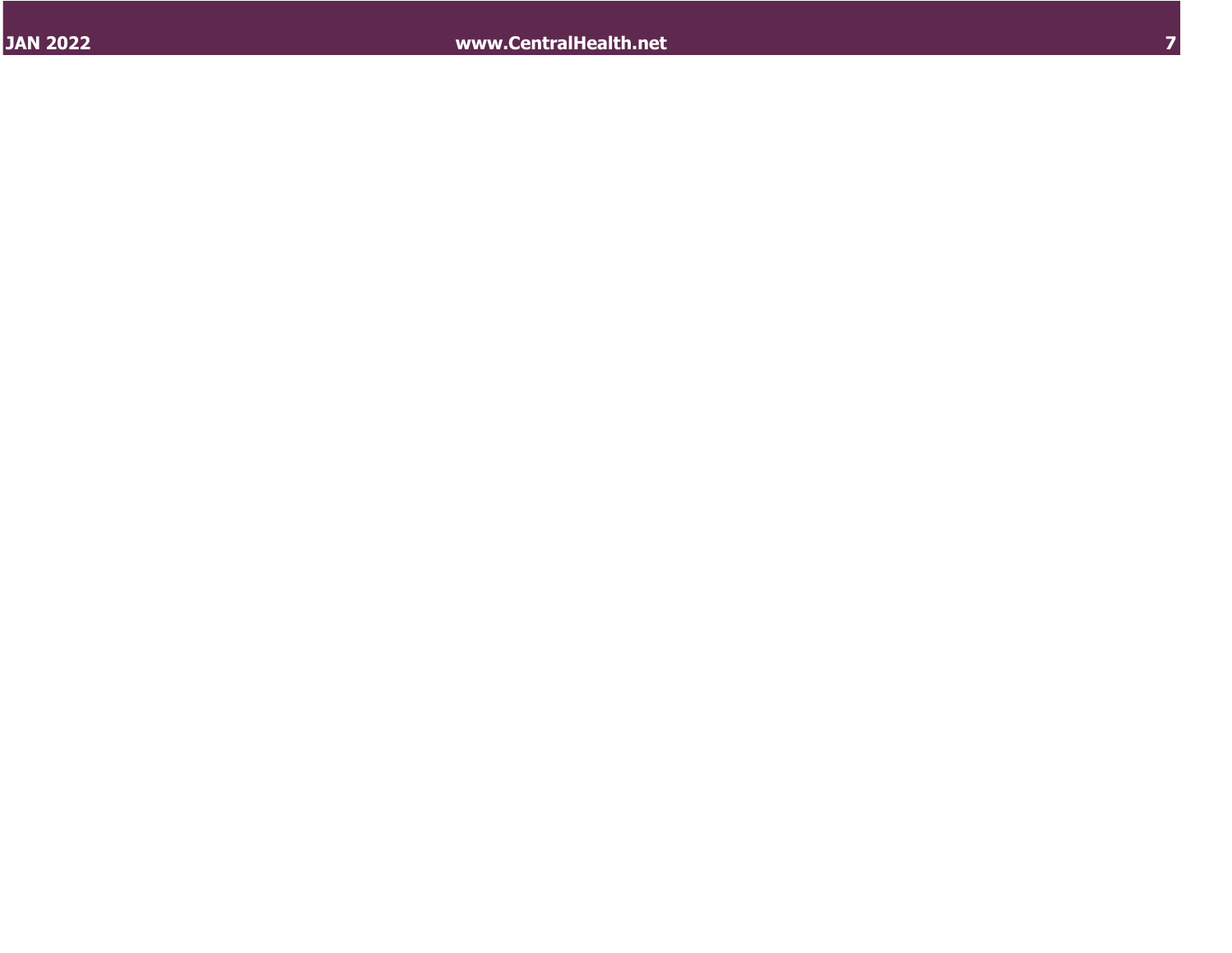

Details for Health Care Delivery on the following slides.

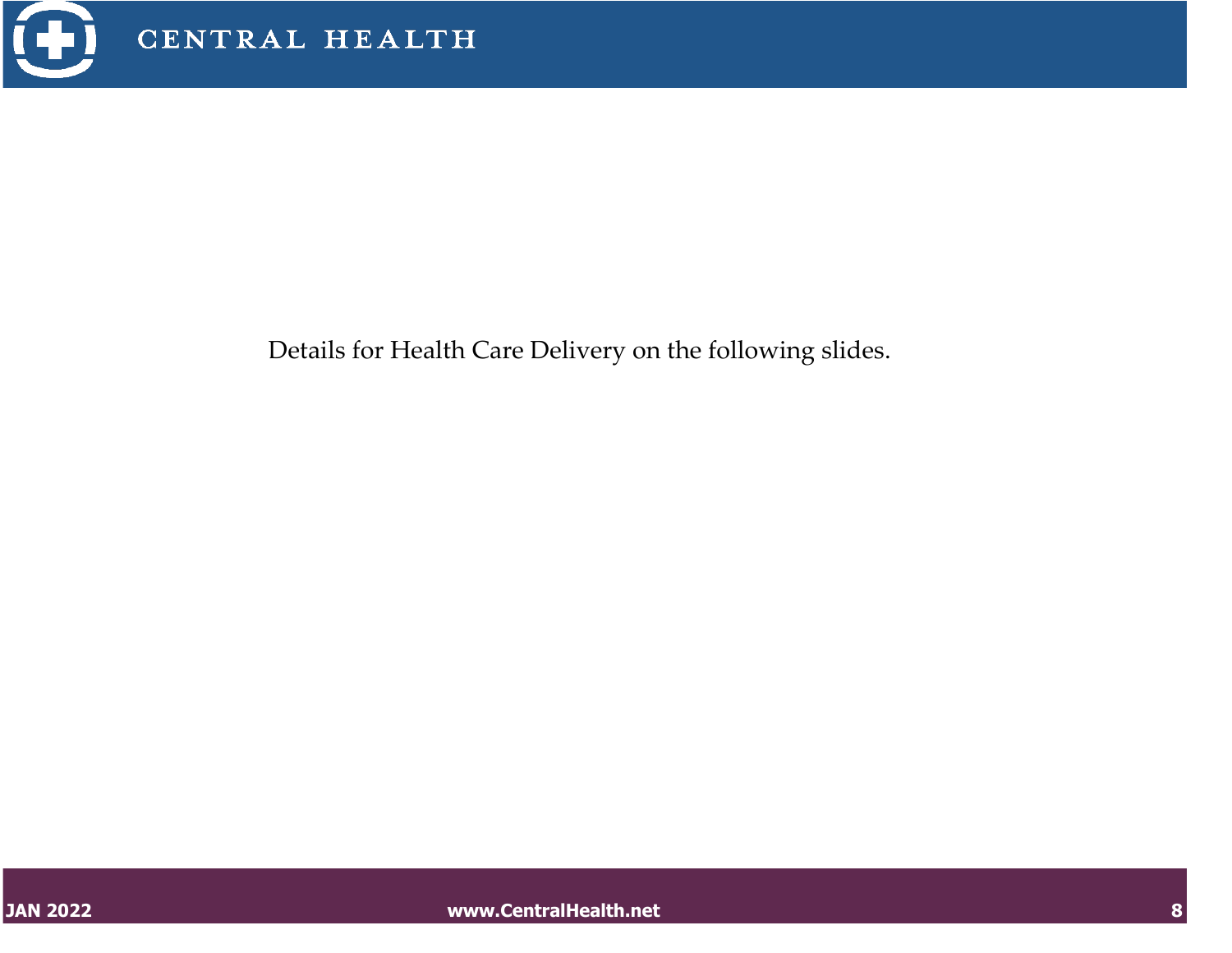

| CENTRAL HEALTH                                   |                              |            |             |                    |            |
|--------------------------------------------------|------------------------------|------------|-------------|--------------------|------------|
|                                                  |                              |            |             | Percent of         |            |
| <b>Healthcare Delivery Detail</b>                | <b>Jan 2022</b>              | FY22 YTD   | FY22 Budget | <b>Budget Used</b> | FY21 YTD   |
| <b>Healthcare Operations and Support</b>         |                              |            |             |                    |            |
| <b>ACA and Premium Assistance Programs</b>       |                              |            |             |                    |            |
| High Risk Premium Programs                       | 865,500                      | 2,856,369  | 10,240,575  | 28%                | 2,612,562  |
| <b>CHAP</b> Program                              | 134,976                      | 823,116    | 3,079,354   | 27%                | 778,077    |
| <b>ACA Enrollment and Education Services</b>     | 215,481                      | 466,598    | 583,000     | $80\%$             | 473,670    |
| <b>Subtotal ACA &amp; Premium Assist Program</b> | 1,215,957                    | 4,146,083  | 13,902,929  | 30%                | 3,864,309  |
| <b>Healthcare Facilities and Campus</b>          |                              |            |             |                    |            |
| Salaries and benefits                            | 24,755                       | 108,175    | 395,914     | 27%                | 32,135     |
| <b>Consulting Services</b>                       |                              | 5,096      | 1,512,000   | $0\%$              | 65,181     |
| <b>Legal Fees</b>                                | 6,744                        | 14,312     | 370,000     | 4%                 | 113,030    |
| Other Goods & Svc incl. UT Ground Lease          | 873,349                      | 1,286,953  | 4,006,881   | 32%                | 458,945    |
| <b>Subtotal Healthcare Facilities and Campus</b> | 904,848                      | 1,414,536  | 6,284,795   | 23%                | 669,291    |
| <b>Healthcare Delivery Operating Costs</b>       |                              |            |             |                    |            |
| Salaries and benefits                            | 1,062,055                    | 4,430,834  | 18,866,066  | 23%                | 3,642,755  |
| <b>Consulting Services</b>                       | 124,746                      | 258,675    | 840,000     | 31%                | 10,860     |
| <b>Legal Fees</b>                                | 2,784                        | 6,264      | 339,000     | 2%                 | 36,598     |
| <b>Other Services and Purchased Goods</b>        | (384, 205)                   | 1,295,048  | 15,586,821  | 8%                 | 1,647,995  |
| <b>Subtotal HCD Operating Cost</b>               | 805,380                      | 5,990,821  | 35,631,887  | 17%                | 5,338,208  |
| Debt Service, Reserves and Transfers             |                              |            |             |                    |            |
| Debt Service                                     | 136,205                      | 544,819    | 6,152,676   | 9%                 | 30,597     |
| Healthcare Capital Line of Credit                | $\qquad \qquad \blacksquare$ |            | 1,091,773   |                    |            |
| FY2022 Capital reserve                           |                              |            | 12,546,013  |                    |            |
| FY2022 Contingency reserve appropriation         |                              |            | 298,780,535 |                    |            |
| <b>Subtotal Debt, Reserves and Transfers</b>     | 136,205                      | 544,819    | 318,570,997 | $0\%$              | 30,597     |
| <b>Total Healthcare Delivery</b>                 | 8,675,590                    | 33,493,437 | 491,485,797 | $7\%$              | 30,949,456 |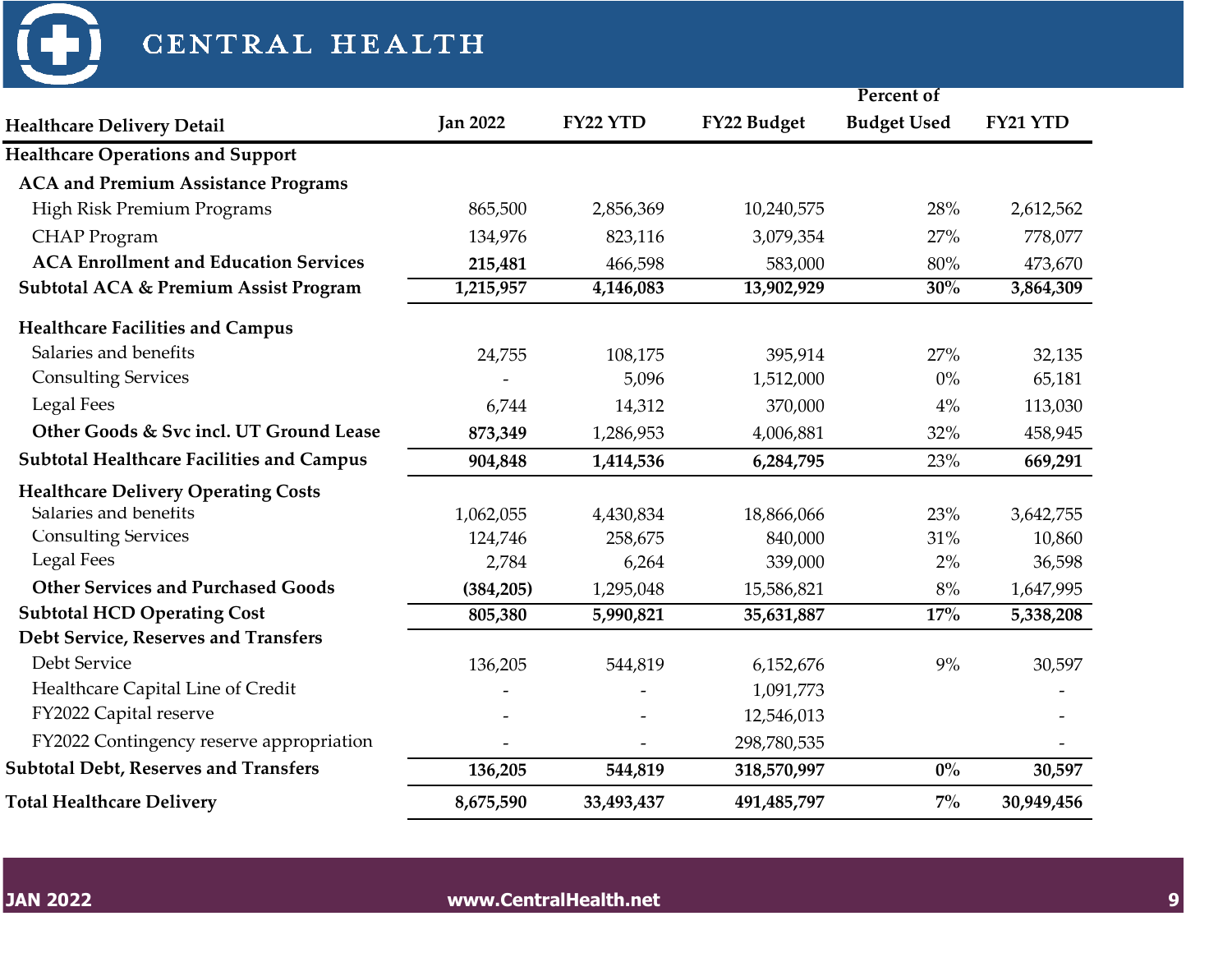

|                                           | <b>Jan 2022</b> | FY22 YTD   | FY22 Budget | Percent of<br><b>Budget Used</b> | FY21 YTD   |
|-------------------------------------------|-----------------|------------|-------------|----------------------------------|------------|
| <b>Healthcare Delivery - Primary Care</b> |                 |            |             |                                  |            |
| <b>Primary Care</b>                       |                 |            |             |                                  |            |
| <b>CommUnity Care</b>                     | 3,648,879       | 13,416,079 | 45,885,000  | 29%                              | 12,817,043 |
| Lone Star Circle of Care                  | 401,492         | 1,671,072  | 6,755,000   | 25%                              | 1,640,770  |
| People's Community Clinic                 | 153,409         | 655,979    | 2,600,000   | 25%                              | 601,593    |
| <b>Other Primary Care</b>                 | 9,491           | 48,982     | 3,800,000   | $1\%$                            | 161,832    |
|                                           |                 |            |             |                                  |            |
| <b>Subtotal Primary Care Services</b>     | 4,213,271       | 15,792,112 | 59,040,000  | 27%                              | 15,221,238 |

(continued on next page)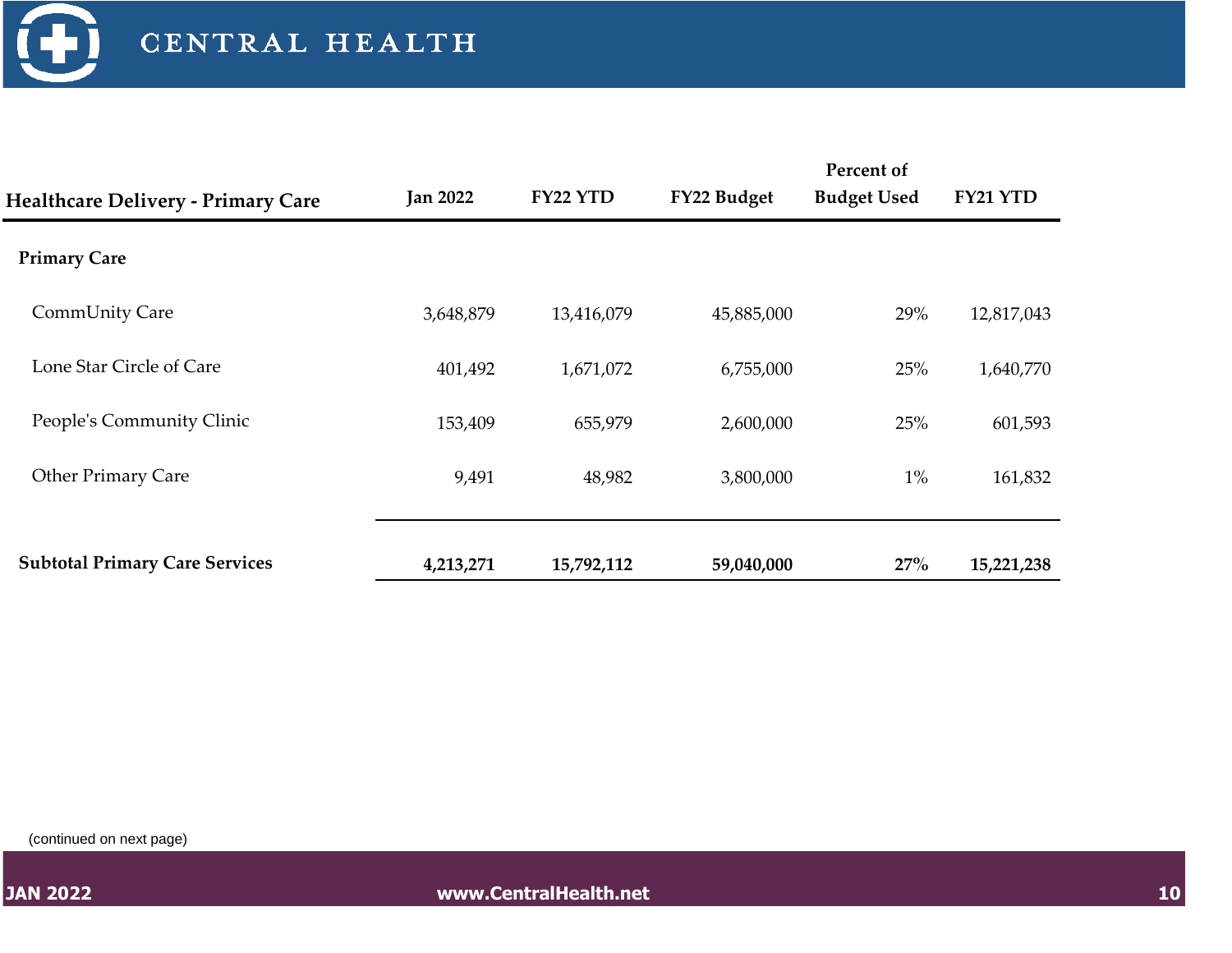

|                                             |                  |                  |            | Percent of                       |                | <b>YOY Percent</b> |                                            |
|---------------------------------------------|------------------|------------------|------------|----------------------------------|----------------|--------------------|--------------------------------------------|
| <b>Healthcare Delivery - Specialty Care</b> | <b>Jan 2022</b>  | FY22 YTD         |            | FY22 Budget Budget Used FY21 YTD |                | Change             | Comments*                                  |
|                                             |                  |                  |            |                                  |                |                    |                                            |
| <b>Specialty Care</b>                       |                  |                  |            |                                  |                |                    |                                            |
| Ancillary Services & DME                    | 2,148            | 18,168           | 735,000    | $2\%$                            | 18,706         | $-3%$              |                                            |
| Cardiology                                  | 44,036           | 88,436           | 265,000    | 33%                              | 50,925         | 74%                |                                            |
| Referral Services                           | 25,000           | 100,000          | 500,000    | $20\%$                           | 100,000        | 0%                 |                                            |
| <b>Dental Specialty</b>                     | 68,133           | 326,930          | 1,300,000  | 25%                              | 249,795        |                    | $31\%$ Service Expansion                   |
| Dermatology                                 | 68,251           | 168,397          | 550,000    | $31\%$                           | 128,152        | 31%                |                                            |
| Ear, Nose & Throat ENT                      | 3,589            | 61,503           | 350,000    | 18%                              | 95,636         | $-36%$             |                                            |
| Endocrinology                               | 35,975           | 135,625          | 575,000    | 24%                              | 85,819         |                    | 58% Service Expansion                      |
| Gastroenterology                            | 45,908           | 255,141          | 2,100,000  | 12%                              | 405,431        |                    | -37% Lower Volume                          |
| <b>General Surgery</b>                      | 1,552            | 10,252           | 300,000    | 3%                               | 15,983         | $-36%$             |                                            |
| <b>Gynecology Complex</b>                   | $\boldsymbol{0}$ | $\Omega$         | 100,000    | $0\%$                            | (200)          |                    | $-100\%$ CCC Agreement                     |
| Nephrology                                  | 5,886            | 12,486           | 200,000    | 6%                               | 5,232          |                    | 139% New service in FY21 with lower volume |
| Oncology                                    | 1,427            | 103,777          | 700,000    | 15%                              | 87,604         | 18%                |                                            |
| Ophthalmology                               | 28,329           | 344,984          | 1,650,000  | 21%                              | 331,813        | 4%                 |                                            |
| Prosthetics                                 | 1,679            | 16,837           | 200,000    | $8\%$                            | 23,629         | $-29%$             |                                            |
| Podiatry                                    | 7,225            | 87,325           | 350,000    | 25%                              | 96,600         | $-10%$             |                                            |
| Pulmonology                                 | 13,738           | 74,338           | 375,000    | 20%                              | 113,941        | $-35%$             |                                            |
| Reproductive and Sexual Health              | 34,477           | 122,873          | 1,150,000  | $11\%$                           | 150,887        | $-19%$             |                                            |
| Rheumatology                                | 24,230           | 51,230           | 250,000    | $20\%$                           | 46,943         | 9%                 |                                            |
| Neurology                                   | $\overline{0}$   | $\mathbf{0}$     | 100,000    | $0\%$                            | $\overline{0}$ |                    | 0% New CUC Service                         |
| <b>Wound Care</b>                           | 6,750            | 21,150           | 150,000    | 14%                              | 49,475         | $-57%$             |                                            |
| <b>Subtotal Specialty Care</b>              | 418,333          | 1,999,452        | 11,900,000 | 17%                              | 2,056,371      | $-3%$              |                                            |
| <b>MAP Basic Expansion</b>                  | $\mathbf{0}$     | $\mathbf{0}$     | 1,975,000  | $0\%$                            | $\overline{0}$ | $0\%$              |                                            |
| <b>Systems Planning Expansion</b>           | $\boldsymbol{0}$ | $\boldsymbol{0}$ | 3,300,000  | $0\%$                            | $\Omega$       | $0\%$              |                                            |
| <b>Total Specialty Care</b>                 | 418,333          | 1,999,452        | 17,175,000 | $12\%$                           | 2,056,371      | $-3\%$             |                                            |

 $*$  Changes greater than \$90,000 and  $+$  / - 33%